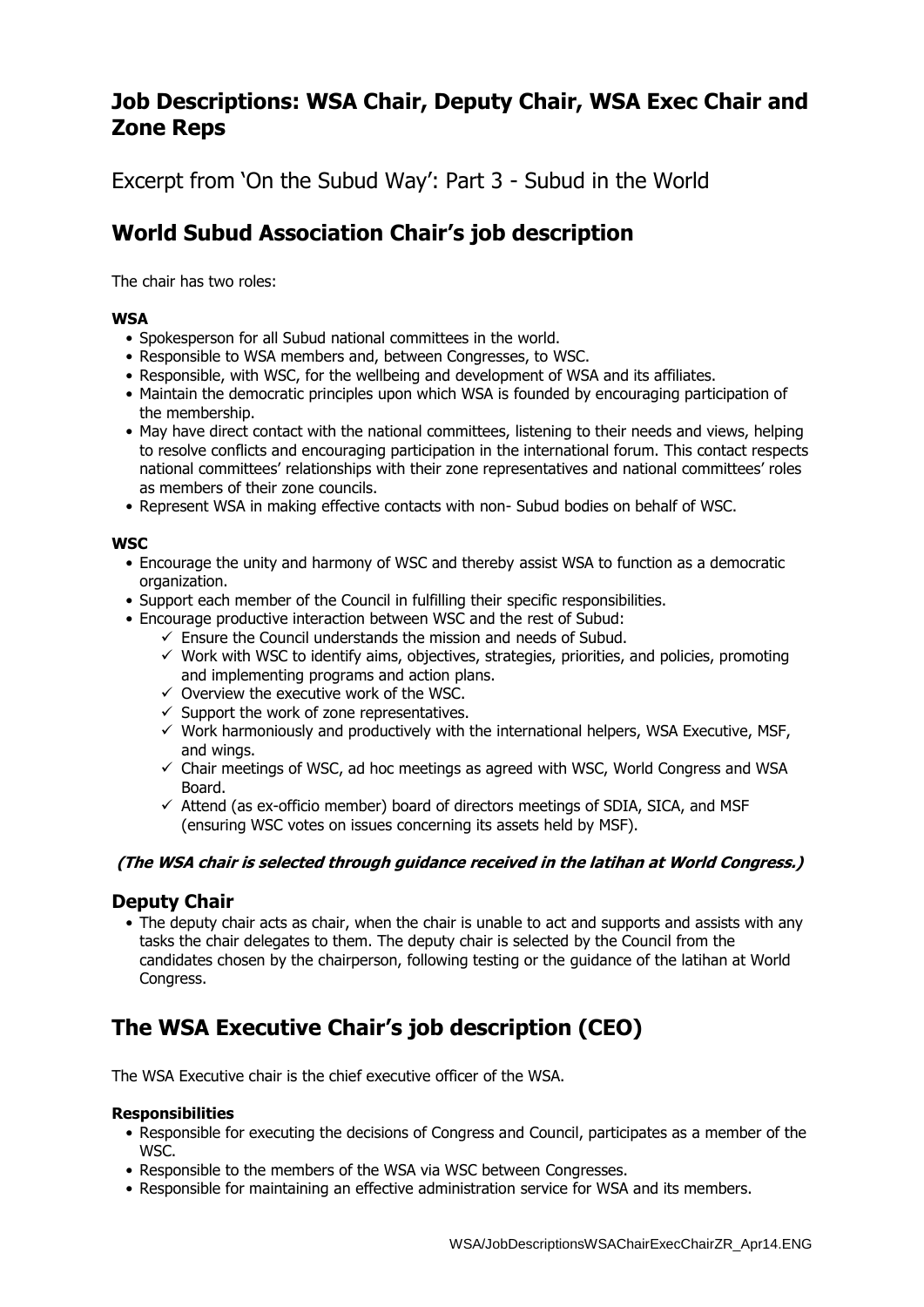#### **Administrative service for members and WSA**

- Implement the decisions of the Congress and the WSC.
- Support the work of Ibu Rahayu's office and the International Helpers.
- Develop programs and establish sub-committees to work to address members' requests and the aims of WSA.
- Present proposals to WSC for developing affiliates/wings in keeping with the aims of WSA.

#### **Communication / information**

- Facilitate communication, information exchange and access for all members and for national, zone and international bodies:
	- $\checkmark$  Keep records of international Subud membership.
	- $\checkmark$  Maintain up to date address lists of national committees.
	- $\checkmark$  Obtain and analyse national reports in collaboration with zone representatives.
	- $\checkmark$  Take responsibility for the transcription, translation, publication and distribution of talks by Bapak' and by Ibu Rahayu (WSA holds the copyright).
	- $\checkmark$  Take responsibility for the preservation and use of archives and historic material on the development of Subud.
	- $\checkmark$  Take responsibility for all publications; newsletters, books and the official WSA website.
	- $\checkmark$  Manage the WSA's finances by fundraising, budget preparation, managing income and expenditure, preparing and publishing regular accounts and annual audited accounts.

#### **World Congress**

- Arrange the financial and physical resources for the next World Congress.
- Prepare the Congress agenda and program together with WSC.

**(The WSA Executive chair is selected through guidance received in the latihan at World Congress from nominees officially put forward by the zone representatives as nominated by the countries in their zones).**

# **Zone Representative's job description**

#### **Zone Coordinator**

- Be familiar with each country in their zone.
- Facilitate zone business.
- Coordinate and support communication within the zone.
- Assist national bodies to be active members of the WSA, (by helping them prepare for zone council meetings, WSC meetings and the World Congress).
- Appoint and manage an executive committee to oversee the annual budget.
- Chair Zone council meetings.
- Support affiliate wings projects and development in the zone.
- Help the Zone Council identify objectives, priorities, programs and work.

#### **Member of World Subud Council (WSC)**

- Be familiar with and carry the vision, aims and interests of the WSA while responding to needs in the zone.
- Act as communication link between the WSC and the Zone Council.
- In each country, create awareness of WSA membership and WSC meetings and solicit proposals from the Zone Council to WSC meetings.
- Participate in and report back after WSC meetings.
- Ensure World Congress objectives are carried out between congresses.
- Participate in and/or create initiatives of the WSC.
- Seek candidates for international positions.

#### **Director of World Subud Association (WSA)**

- The board of directors of the WSA are the WSA chair and the Zone Reps. and is the body responsible before law for actions of the WSA between congresses. They are all voting members when they meet as WSA Directors.
- Ensure monies spent by WSA are in accordance with charity law, donors' wishes and the aims of the association.
- Ensure member countries receive annual financial reports.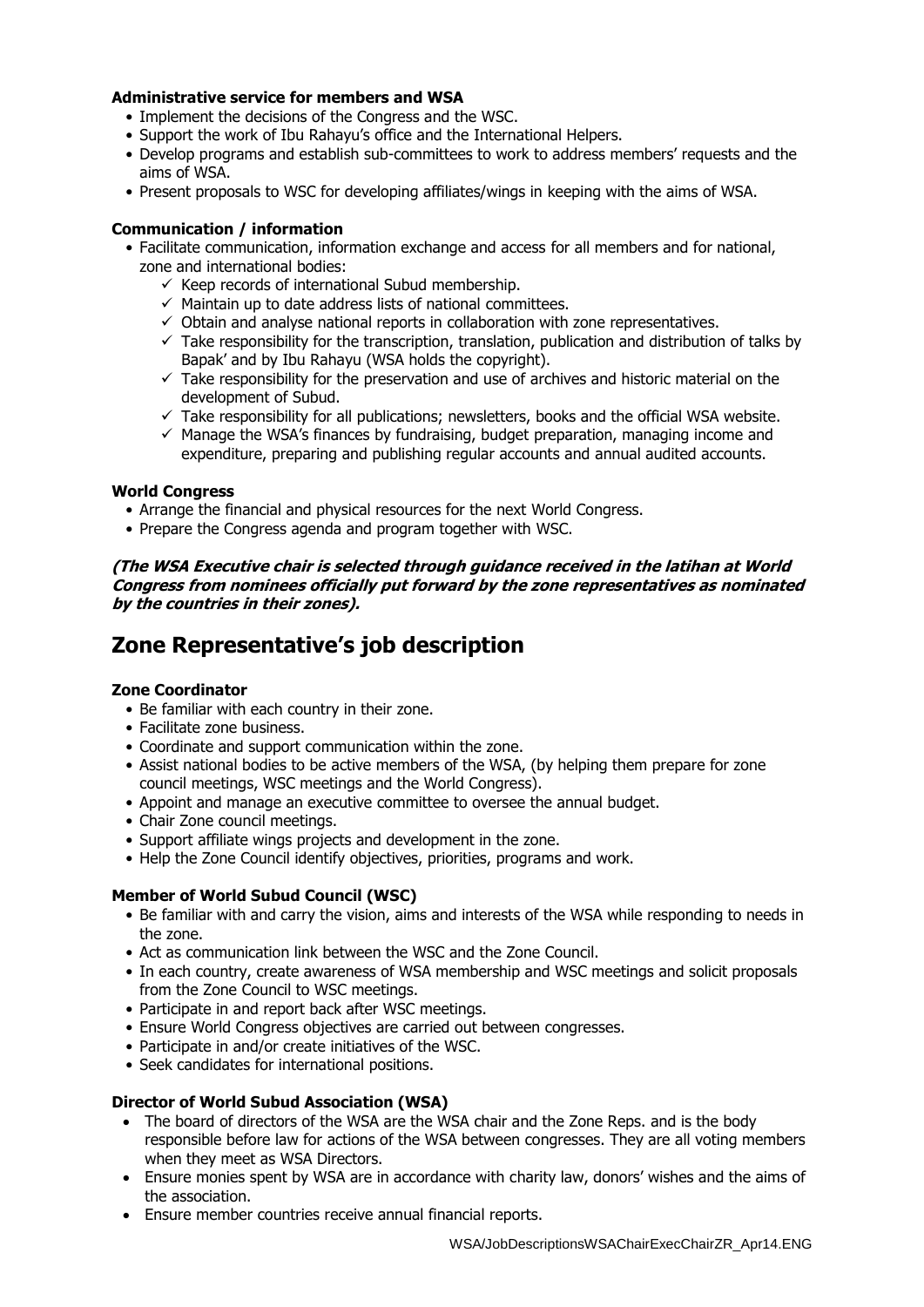- Maintain assets of the association.
- Ensure that actions of the association comply with the aims and constitution of the association and accord with charity law.

#### **Assist the WSA Executive Team**

- Support communications between WSA Executive Team and member countries, (delegate tasks to zone executive committee as necessary).
- Fundraise for the WSA.
- Assist WSC obtain information and replies to correspondence from national bodies.
- Help WSA Executive to find people to write articles for international Subud publications.
- Send reports concerning the zone to the WSA Executive Team
- Assist with other requests and actions defined by the WSC and the WSA Executive Team.
- At the end of the term, help the new zone representative learn the job requirements.

#### **(The zone representatives are appointed by each zone council through guidance received in the latihan.) (The voting members of the Council are the Zonal Representatives.)**

# Excerpt from Bylaws: World Subud Association Constitution

# **THE WORLD SUBUD CONGRESS**

3.13 **WSA Chairpersons Selection:** Congress or, if Congress is not convened, the Council selects the WSA Chairperson through guidance received in the Latihan Kejiwaan.

3.14 **WSA Chairpersons Term:** The term of the WSA Chairperson begins during the Regular Congress at which he or she is selected and ends during the next Regular Congress.

3.15 **WSA Chairpersons Term Transfer:** The term of the WSA Chairperson normally begins immediately upon his or her selection for all new business concerning the Congress selecting him or her and lasts until the completion of all old business on the agenda of the Congress ending his or her term.

3.15.1 **Procedure for Deputy Chairperson Selection:** From among the Chairpersons nominees for the Deputy Chairperson, a Deputy Chairperson is selected by the Council through guidance received in the Latihan Kejiwaan.

3.21 **Nominators:** Except in the case of the appointment of the chief officers of the Affiliates, only Member Delegations may make nominations.

# **THE WORLD SUBUD COUNCIL:**

5.1 **Composition:** The World Subud Council (WSC), to be referred to in this resolution as the Council, consists of the Zonal Councils normally speaking through their Zonal Representatives, the WSA Chairperson, International Helpers, the chief officer of each Affiliate, the Chairperson of the Muhammad Subuh Foundation and the \* ISC Chairperson.

5.1.1 **Preparatory Zonal Council Meetings:** Zonal Councils shall normally meet prior to a Council meeting.

5.2 **Authority:** The authority of Congress, limited by the applicable decisions of Congress, is invested in the Council between Congresses.

5.3 **Limitation:** The authority of the Council does not extend to altering the Constitution of either the Association or the Affiliates.

5.4 **Limitation:** The authority of the Council does not extend to admitting and expelling Members or Affiliates.

5.5 **Limitation:** The authority of the Council does not extend to assigning a Member to a different Zone.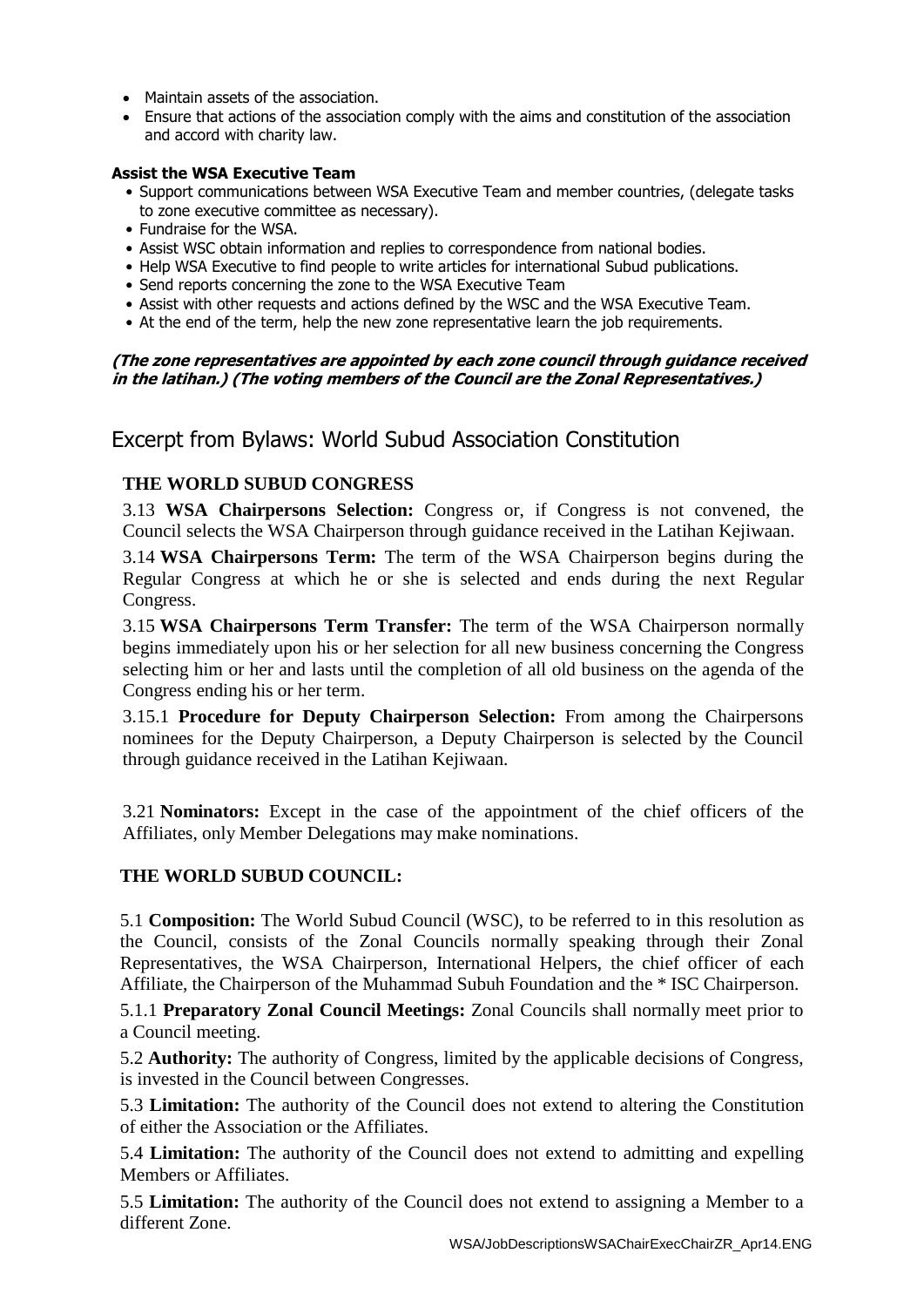5.6 **Presiding Officer:** The presiding officer of the Council is the WSA Chairperson.

5.7 **Chairpersons Responsibility between Congresses:** Between Congresses the WSA and \* ISC Chairperson are responsible to Congress through the Council.

5.8 **Voters:** The voting members of the Council are the Zonal Representatives.

5.9 **Quorum:** A quorum of the Council exists if there are no fewer than five Zonal Representatives and one or more International Helpers present.

5.10 **Meetings**: The WSA Chairperson with the agreement of a majority of the Zone Representatives can convene World Subud Council meetings and any special meetings of the WSC. WSC meetings may take place inside or outside the District of Columbia.

# **BOARD OF DIRECTORS:**

6.1 **Board of Directors:** The Directors of WSA shall be the WSA Chairman and the Zonal Representatives. Each director shall be entitled to one vote in decisions made by the Board of Directors.

**6.2 Removal:** As directors of the Association, the Zonal Representatives are appointed by their Zonal Councils for a four to six-year term, and may be removed from office by those councils at any time. As a director of the Association, the Chairperson is appointed by the Congress for a term running from congress to congress, and may be removed from office by the WSC between congresses or by the WSA members at Congress or a special meeting of the WSA. The World Subud Council has the right to recommend to any Zone Council that its Zone Representative be removed as a zone representative and as director of the Association.

6.3 **Quorum:** In the meeting of the directors of the WSA, the quorum shall be a majority.

6.4 **Meeting of Directors:** The directors shall normally meet at least each year and the meeting shall be called by the Chairperson of the Association with the agreement of a majority of the Zonal Representatives. Written notification of meetings shall state the purpose, place, time and agenda and shall be delivered not less than one month or more than six months before the meeting. The meetings of directors may take place inside or outside the District of Columbia.

6.5 **Meetings:** Meetings of the Board of Directors may take place by telephone conference, email, video or web conference.

6.6 **Decisions:** Decisions of the Board of Directors shall be by consensus.

6.7 **Officers:** The secretary of the Association shall be appointed by the Board of Directors. The other officers of the Association shall be appointed by the \* ISC Chairperson, who is the executive of the Association. The secretary must be a distinct person from the chairperson. The Board of Directors has the right to remove from office the \* ISC Chairperson (or the executive of the Association) and his/her appointees.

6.8 **Appointment of Committees:** The board may appoint by consensus committees to exercise the authority of the board in the management of the Association.

6.9 **Loans** and grants from the WSA to directors and officers are prohibited.

# **THE EXECUTIVE COMMITTEE:**

7.1 **Executive Committee:** The Association executive committee is called the International Subud Committee and is referred to in these By-laws as \* ISC

7.2 **Executive Chairperson:** Congress appoints the International Subud Committee (\* ISC) Chairperson with the same term as the Chairperson to be referred to in these Bylaws as the \* ISC Chairperson.